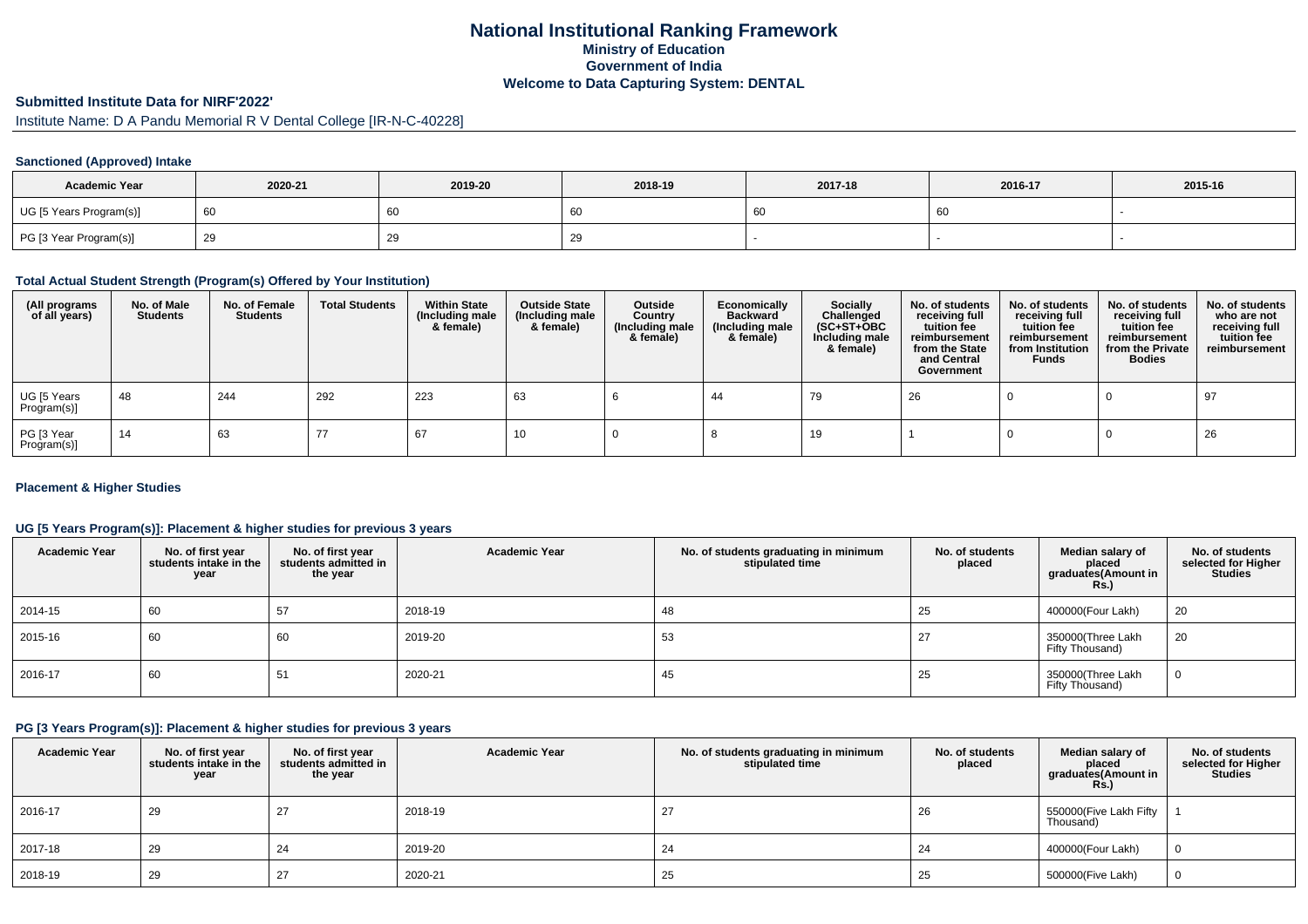#### **Ph.D Student Details**

| Ph.D (Student pursuing doctoral program till 2020-21 Students admitted in the academic year 2020-21 should not be entered here.) |         |                       |         |  |
|----------------------------------------------------------------------------------------------------------------------------------|---------|-----------------------|---------|--|
|                                                                                                                                  |         | <b>Total Students</b> |         |  |
| Full Time                                                                                                                        |         |                       |         |  |
| Part Time                                                                                                                        |         |                       |         |  |
| No. of Ph.D students graduated (including Integrated Ph.D)                                                                       |         |                       |         |  |
|                                                                                                                                  | 2020-21 | 2019-20               | 2018-19 |  |
| Full Time                                                                                                                        |         |                       |         |  |
| Part Time                                                                                                                        |         |                       |         |  |
| No. of students Graduating in Super Speciality program (DM/MCH)                                                                  |         |                       |         |  |
| 2020-21                                                                                                                          | 2019-20 | 2018-19               |         |  |

### **Financial Resources: Utilised Amount for the Capital expenditure for previous 3 years**

| <b>Academic Year</b>                                                                                 | 2020-21                                                                  | 2019-20                                                                 | 2018-19                                                            |  |  |
|------------------------------------------------------------------------------------------------------|--------------------------------------------------------------------------|-------------------------------------------------------------------------|--------------------------------------------------------------------|--|--|
|                                                                                                      | <b>Utilised Amount</b>                                                   | <b>Utilised Amount</b>                                                  | <b>Utilised Amount</b>                                             |  |  |
| Annual Capital Expenditure on Academic Activities and Resources (excluding expenditure on buildings) |                                                                          |                                                                         |                                                                    |  |  |
| Library                                                                                              | 2078434 (Twenty Lakh Seventy Eight Thousand Four Hundred<br>Thirty Four) | 2861316 (Twenty Eight Lakh Sixty One Thousand Three<br>Hundred Sixteen) | 2466701 (Twenty Four Lakh Sixty Six Thousand Seven<br>Hundred One) |  |  |
| New Equipment for Laboratories                                                                       | 1421415 (Fourteen Lakh Twenty One Thousand Four Hundred<br>Fifteen       | 7790215 (Seventy Seven Lakh Ninety Thousand Two Hundred<br>Fifteen)     | 180911 (One Lakh Eighty Thousand Nine Hundred Eleven)              |  |  |
| Other expenditure on creation of Capital Assets (excluding<br>expenditure on Land and Building)      | 2870960 (Twenty Eight Lakh Seventy Thousand Nine Hundred<br>Sixty)       | 874613 (Eight Lakh Seventy Four Thousand Six Hundred<br>Thirteen)       | 394126 (Three Lakh Ninety Four Thousand One Hundred<br>Twenty Six) |  |  |

### **Financial Resources: Utilised Amount for the Operational expenditure for previous 3 years**

| <b>Academic Year</b>                                                                                                                                                                            | 2020-21                                                                              | 2019-20                                                                                 | 2018-19                                                                          |  |  |
|-------------------------------------------------------------------------------------------------------------------------------------------------------------------------------------------------|--------------------------------------------------------------------------------------|-----------------------------------------------------------------------------------------|----------------------------------------------------------------------------------|--|--|
|                                                                                                                                                                                                 | <b>Utilised Amount</b>                                                               | <b>Utilised Amount</b>                                                                  | <b>Utilised Amount</b>                                                           |  |  |
| <b>Annual Operational Expenditure</b>                                                                                                                                                           |                                                                                      |                                                                                         |                                                                                  |  |  |
| Salaries (Teaching and Non Teaching staff)                                                                                                                                                      | 83127312 (Eight Crore Thirty One Lakh Twenty Seven<br>Thousand Three Hundred Twelve) | 84926334 (Eight Crore Forty Nine Lakh Twenty Six Thousand<br>Three Hundred Thirty Four) | 89421909 (Eight Crore Ninety Four Lakh Twenty One<br>Thousand Nine Hundred Nine) |  |  |
| Maintenance of Academic Infrastructure or consumables and<br>other running expenditures (excluding maintenance of hostels<br>and allied services, rent of the building, depreciation cost, etc) | 22660566 (Two Crore Twenty Six Lakh Sixty Thousand Five<br>Hundred Sixty Six)        | 27063516 (Two Crore Seventy Lakh Sixty Three Thousand<br>Five Hundred Sixteen)          | 24112890 (Two Crore Forty One Lakh Twelve Thousand Eight  <br>Hundred Ninety)    |  |  |
| Seminars/Conferences/Workshops                                                                                                                                                                  | 138853 (One Lakh Thirty Eight Thousand Eight Hundred Fifty<br>Three)                 | 1176872 (Eleven Lakh Seventy Six Thousand Eight Hundred<br>Seventy Two)                 | 1116664 (Eleven Lakh Sixteen Thousand Six Hundred Sixty<br>Four)                 |  |  |

**IPR**

| Calendar year            | 2020 | 2019 | 2018 |
|--------------------------|------|------|------|
| No. of Patents Published |      |      |      |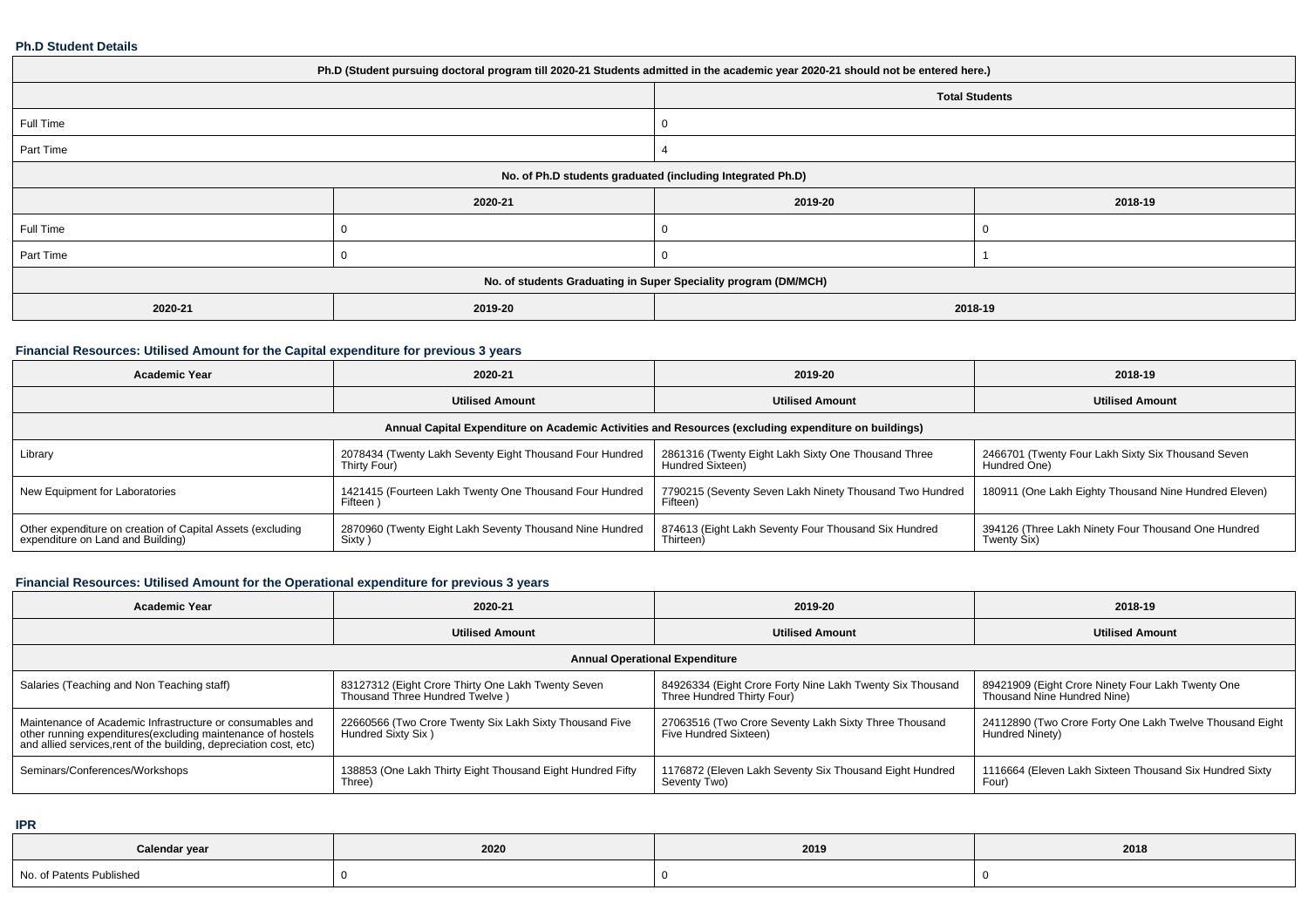| No. of Patents Granted |  |  |
|------------------------|--|--|
|                        |  |  |

### **Sponsored Research Details**

| <b>Financial Year</b>                    | 2020-21                            | 2019-20          | 2018-19                                        |
|------------------------------------------|------------------------------------|------------------|------------------------------------------------|
| Total no. of Sponsored Projects          |                                    |                  |                                                |
| Total no. of Funding Agencies            |                                    |                  |                                                |
| Total Amount Received (Amount in Rupees) | 40750                              | 15000            | 78750                                          |
| Amount Received in Words                 | Forty Thousand Seven Hundred Fifty | Fifteen Thousand | Seventy eight thousand seven hundred and fifty |

### **OPD Attendance & Bed Occupancy**

| 1. Average OPD attendance in the calendar year 2020. | 185 |
|------------------------------------------------------|-----|
|------------------------------------------------------|-----|

# **PCS Facilities: Facilities of physically challenged students**

| 1. Do your institution buildings have Lifts/Ramps?                                                                                                         | Yes, more than 80% of the buildings |
|------------------------------------------------------------------------------------------------------------------------------------------------------------|-------------------------------------|
| 2. Do your institution have provision for walking aids, including wheelchairs and transportation from one building to another for<br>handicapped students? | Yes                                 |
| 3. Do your institution buildings have specially designed toilets for handicapped students?                                                                 | Yes, more than 80% of the buildings |

### **Faculty Details**

| Srno           | <b>Name</b>                                 | Age | Designation | Gender | Qualification | <b>Experience (In</b><br>Months) | <b>Currently working</b><br>with institution? | <b>Joining Date</b> | <b>Leaving Date</b>      | <b>Association type</b> |
|----------------|---------------------------------------------|-----|-------------|--------|---------------|----------------------------------|-----------------------------------------------|---------------------|--------------------------|-------------------------|
|                | <b>DARSHAN B</b><br>MUNDINAMANE             | 40  | Reader      | Male   | <b>MDS</b>    | 169                              | Yes                                           | 05-07-2007          | --                       | Regular                 |
| 2              | <b>VANAMALA N</b>                           | 39  | Reader      | Female | <b>MDS</b>    | 131                              | Yes                                           | 12-04-2014          | $\overline{\phantom{a}}$ | Regular                 |
| 3              | SUCHETHA A                                  | 50  | Professor   | Female | <b>MDS</b>    | 236                              | Yes                                           | 03-10-2002          | $\overline{\phantom{a}}$ | Regular                 |
|                | Apoorva S M                                 | 42  | Reader      | Female | <b>MDS</b>    | 157                              | Yes                                           | 16-06-2008          | $\overline{\phantom{a}}$ | Regular                 |
| 5              | <b>SAPNAN</b>                               | 43  | Reader      | Female | <b>MDS</b>    | 171                              | Yes                                           | 02-05-2007          | $\overline{\phantom{a}}$ | Regular                 |
| 6              | <b>DIVYA BHAT</b>                           | 39  | Lecturer    | Female | <b>MDS</b>    | 144                              | Yes                                           | 01-07-2009          | $\overline{\phantom{a}}$ | Regular                 |
| $\overline{ }$ | SINDHU HALDAL                               | 37  | Reader      | Female | <b>MDS</b>    | 108                              | Yes                                           | 02-07-2012          | $\overline{\phantom{a}}$ | Regular                 |
| 8              | <b>KESHAVA PRASAD</b><br><b>BS</b>          | 50  | Professor   | Male   | <b>MDS</b>    | 279                              | Yes                                           | 01-09-2005          | $\overline{\phantom{a}}$ | Regular                 |
| 9              | K SUPREETHA S<br><b>NAIK</b>                | 44  | Lecturer    | Female | <b>BDS</b>    | 203                              | Yes                                           | 01-08-2007          | $\overline{\phantom{a}}$ | Regular                 |
| 10             | SHEELA NV                                   | 43  | Reader      | Female | <b>MDS</b>    | 216                              | Yes                                           | 02-07-2012          | $\overline{\phantom{a}}$ | Regular                 |
| 11             | <b>KARANAM</b><br><b>APOORVA</b><br>PRAKASH | 31  | Lecturer    | Female | <b>MDS</b>    | 29                               | Yes                                           | 01-03-2019          | $\overline{\phantom{a}}$ | Regular                 |
| 12             | SUDHIR R                                    | 47  | Lecturer    | Male   | <b>MDS</b>    | 253                              | Yes                                           | 14-06-2010          | $\overline{\phantom{a}}$ | Regular                 |
| 13             | <b>REVAN KUMAR</b><br><b>JOSHI</b>          | 38  | Lecturer    | Male   | <b>MDS</b>    | 145                              | Yes                                           | 31-03-2012          | $\overline{\phantom{a}}$ | Regular                 |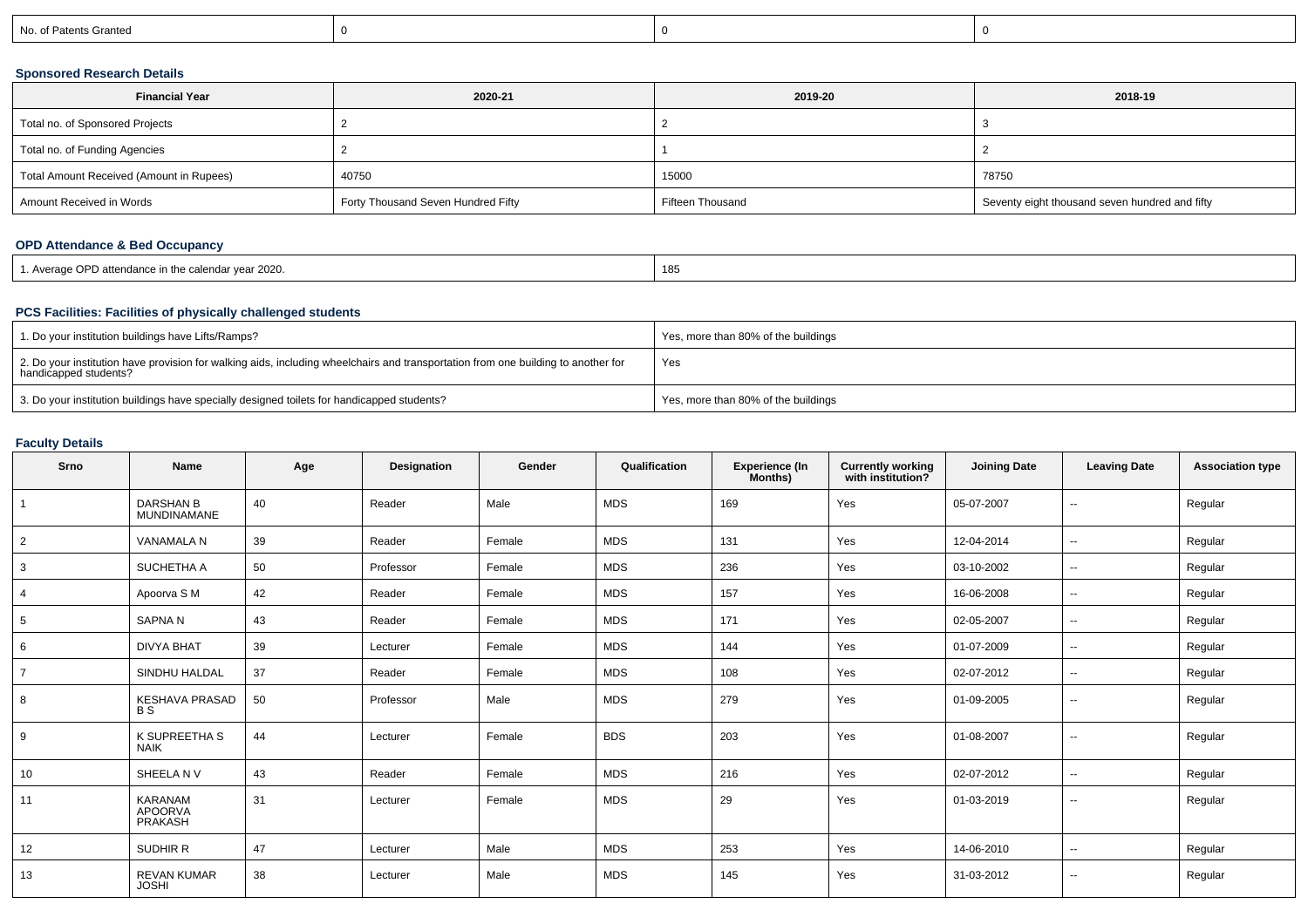| 14 | ARCHANA K<br><b>SANKETH</b>   | 41 | Associate Professor                                 | Female | <b>MDS</b>    | 95  | Yes | 30-08-2013 | $\sim$                   | Regular |
|----|-------------------------------|----|-----------------------------------------------------|--------|---------------|-----|-----|------------|--------------------------|---------|
| 15 | AMARNATH B C                  | 52 | Professor                                           | Male   | <b>MDS</b>    | 295 | Yes | 21-11-1996 | $\overline{\phantom{a}}$ | Regular |
| 16 | PRASHANTH C S                 | 47 | Professor                                           | Male   | <b>MDS</b>    | 249 | Yes | 01-07-2002 | $\sim$                   | Regular |
| 17 | DHARMA R M                    | 50 | Professor                                           | Male   | <b>MDS</b>    | 277 | Yes | 01-12-2001 | $\sim$                   | Regular |
| 18 | AKSHAI SHETTY K               | 46 | Professor                                           | Male   | <b>MDS</b>    | 227 | Yes | 28-08-2002 | $\sim$                   | Regular |
| 19 | P ROSHAN KUMAR                | 41 | Reader                                              | Male   | <b>MDS</b>    | 181 | Yes | 07-06-2006 | $\mathbf{u}$             | Regular |
| 20 | <b>SEEMA PATIL</b>            | 46 | Professor                                           | Female | <b>MDS</b>    | 177 | Yes | 03-10-2008 | $\sim$                   | Regular |
| 21 | PRATHIBHA RANI<br>-S          | 45 | Reader                                              | Female | <b>MDS</b>    | 168 | Yes | 04-07-2007 | $\mathbf{u}$             | Regular |
| 22 | ANANTHRAJ A                   | 55 | Professor                                           | Male   | <b>MDS</b>    | 354 | Yes | 08-01-1993 | $\overline{\phantom{a}}$ | Regular |
| 23 | ROOPAK MATHEW<br><b>DAVID</b> | 42 | Reader                                              | Male   | <b>MDS</b>    | 164 | Yes | 01-06-2009 | $\overline{\phantom{a}}$ | Regular |
| 24 | SUNIL VASUDEV                 | 53 | Professor                                           | Male   | <b>MDS</b>    | 260 | Yes | 01-12-1999 | $\overline{\phantom{a}}$ | Regular |
| 25 | <b>DEEPAKS</b>                | 42 | Reader                                              | Male   | <b>MDS</b>    | 169 | Yes | 20-06-2007 | $\sim$                   | Regular |
| 26 | K BALA VIKHRAM                | 39 | Reader                                              | Male   | <b>MDS</b>    | 98  | Yes | 03-06-2013 | $\sim$                   | Regular |
| 27 | SAHANA M S                    | 30 | Lecturer                                            | Female | <b>MDS</b>    | 33  | Yes | 01-11-2018 | $\sim$                   | Regular |
| 28 | <b>SUMA S</b>                 | 43 | Reader                                              | Female | <b>MDS</b>    | 180 | Yes | 01-07-2006 | $\sim$                   | Regular |
| 29 | VEERENDRA<br><b>KUMAR B</b>   | 50 | Professor                                           | Male   | <b>MDS</b>    | 287 | Yes | 11-08-1997 | $\sim$                   | Regular |
| 30 | <b>MADHURA M G</b>            | 43 | Reader                                              | Female | <b>MDS</b>    | 175 | Yes | 02-07-2007 | $\overline{\phantom{a}}$ | Regular |
| 31 | H Murali                      | 55 | Professor                                           | Male   | <b>MDS</b>    | 348 | Yes | 01-09-2008 | $\sim$                   | Regular |
| 32 | Subhash B V                   | 45 | Reader                                              | Male   | MDS+Ph.D      | 145 | Yes | 01-07-2009 | $\sim$                   | Regular |
| 33 | <b>HARIKIRAN A G</b>          | 46 | Professor                                           | Male   | <b>MDS</b>    | 239 | Yes | 05-09-2001 | $\sim$                   | Regular |
| 34 | <b>VINODHINI K</b>            | 43 | Lecturer                                            | Female | <b>MDS</b>    | 141 | Yes | 01-10-2009 | $\sim$                   | Regular |
| 35 | PRAVEEN P                     | 56 | Professor                                           | Male   | MDS           | 263 | Yes | 14-07-2003 | $\sim$                   | Regular |
| 36 | DINESH M R                    | 57 | Dean / Principal /<br>Director / Vice<br>Chancellor | Male   | <b>MDS</b>    | 384 | Yes | 01-08-1992 | --                       | Regular |
| 37 | MITHA SHETTY                  | 46 | Reader                                              | Female | <b>MDS</b>    | 193 | Yes | 01-07-2005 | --                       | Regular |
| 38 | JYOTSNA S                     | 39 | Reader                                              | Female | MDS           | 133 | Yes | 21-06-2010 | $\sim$                   | Regular |
| 39 | ASHA R IYENGAR                | 54 | Dean / Principal /<br>Director / Vice<br>Chancellor | Female | <b>MDS</b>    | 376 | Yes | 11-01-1993 | $\sim$                   | Regular |
| 40 | N KALAVATHY                   | 55 | Professor                                           | Female | <b>MDS</b>    | 354 | Yes | 01-02-1993 | $\overline{\phantom{a}}$ | Regular |
| 41 | PREETHI HEGDE                 | 45 | Reader                                              | Female | $M.Sc + Ph.D$ | 165 | Yes | 01-04-2014 | $\sim$                   | Regular |
| 42 | KAVYASHREE                    | 25 | Lecturer                                            | Female | M.Sc.         | 30  | Yes | 22-02-2019 | $\sim$                   | Regular |
| 43 | DEEPTI VADAVI                 | 38 | Reader                                              | Female | MDS           | 132 | Yes | 26-09-2011 | $\sim$                   | Regular |